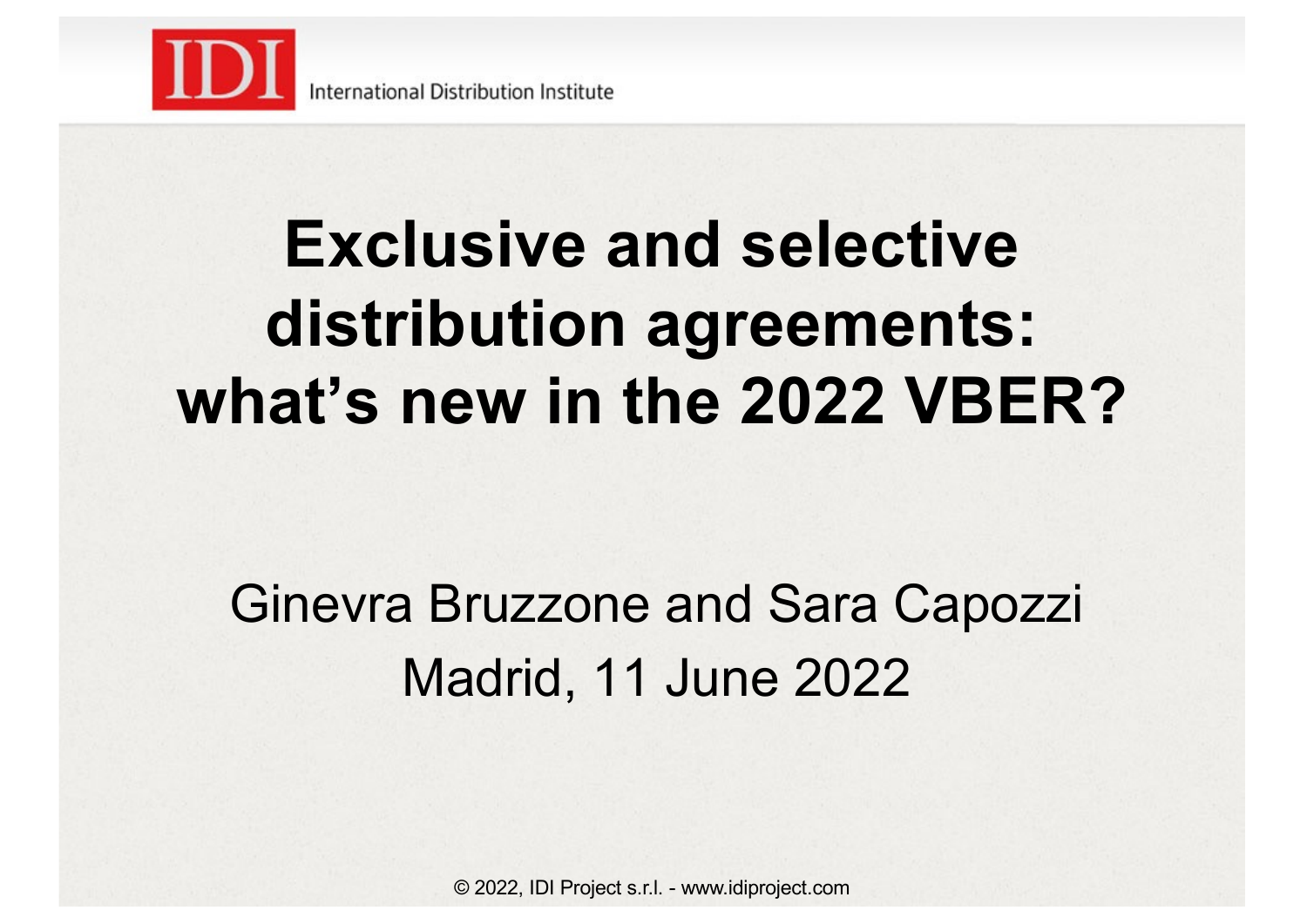

# **The 2010 VBER approach**

Since 1999, differently from previous model-based BERs (e.g. exclusive distribution, franchising) VBERs follow a general approach to vertical agreements, => market share thresholds, hardcore restrictions etc.

- $\triangleright$  selective distribution is covered by the VBER
- $\triangleright$  among hardcore restrictions, specific exceptions aimed at protecting exclusive and selective distribution (protection from active sales; restrictions of sales to unauthorized distributors)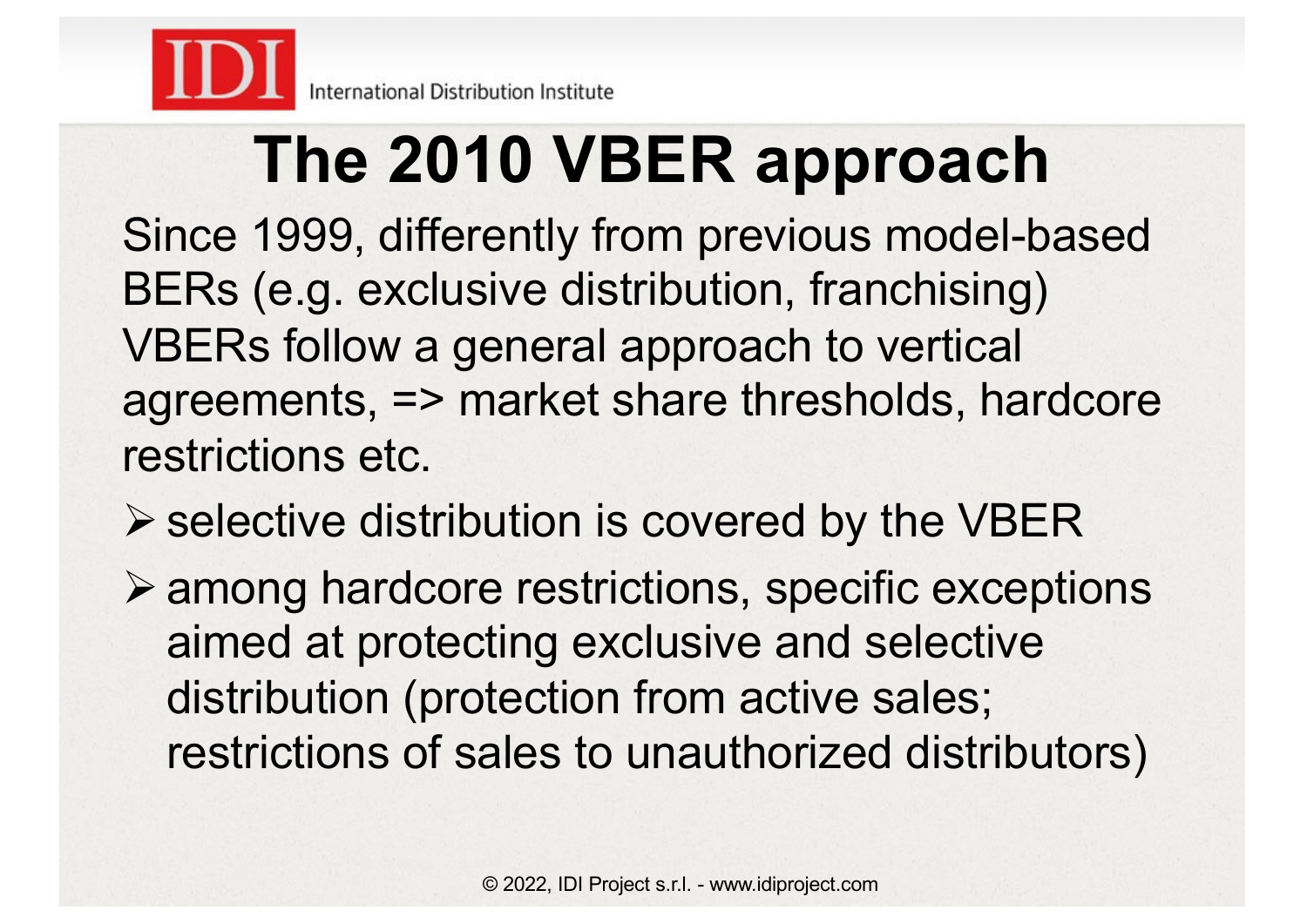

International Distribution Institute

### **The revision process**

- $\triangleright$  The digital transformation leads suppliers to look for a closer control of their distribution systems. Demand for greater flexibility to design distribution systems and protect them from developments which may have a negative impact on incentives /sustainability
- ! Expert report on active sales restrictions (2021):
- the use of exclusive distribution is declining: is the approach of the VBER unduly strict?
- is the integrity of selective distribution systems not sufficiently protected?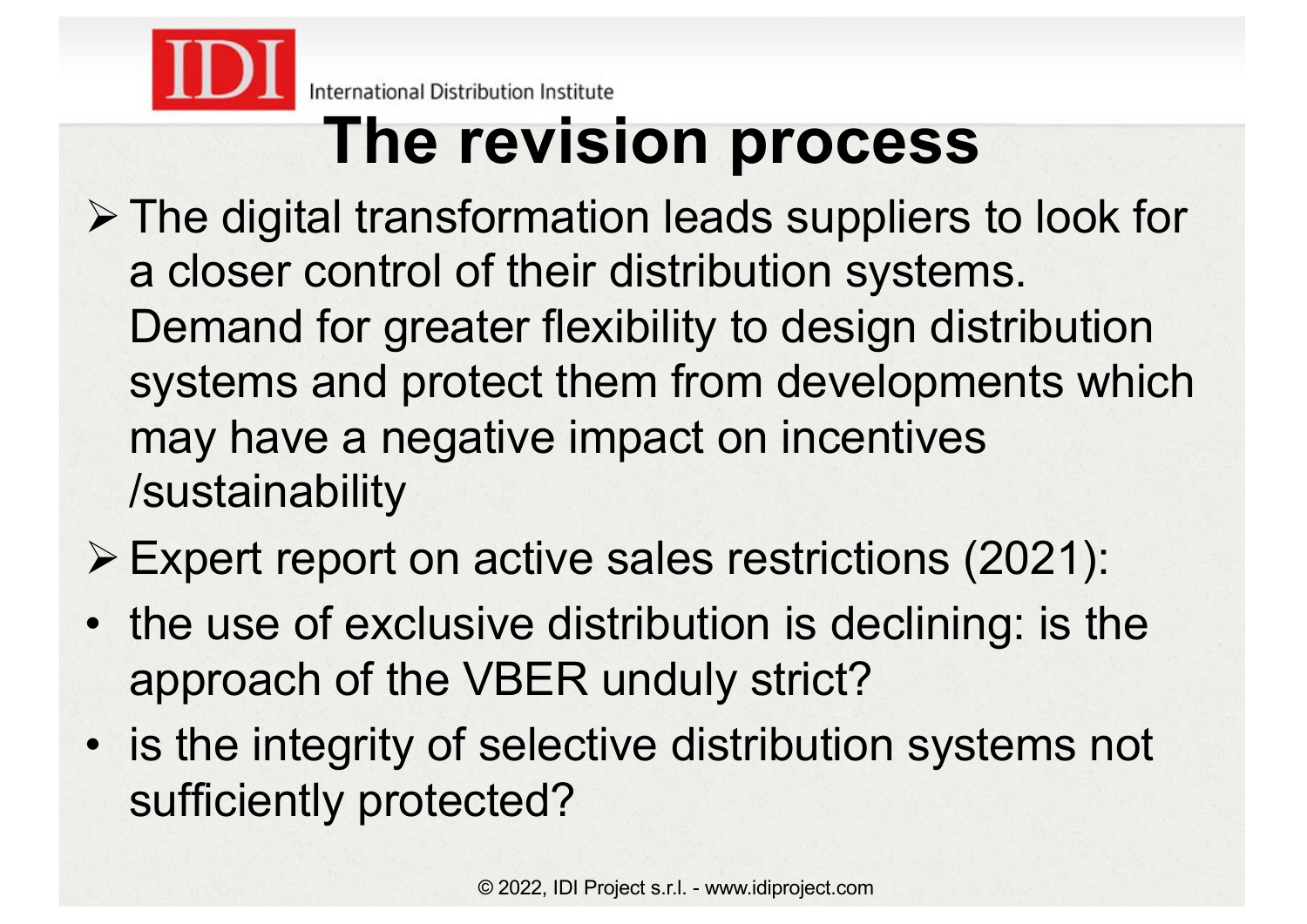

# **The 2022 VBER and VGL approach**

Increasing focus on types of 'distribution systems':

 $\triangleright$  In Art. 4 VBER the list of hardcore territorial/customer sales restrictions is now divided into 3 parts, for exclusive, selective and free distribution (neither exclusive nor selective) systems

 $\triangleright$  exclusive distribution, selective distribution and franchising are addressed in VGL 6.2, separately from 'vertical restraints' (such as single branding, exclusive supply etc. in VGL 8.2).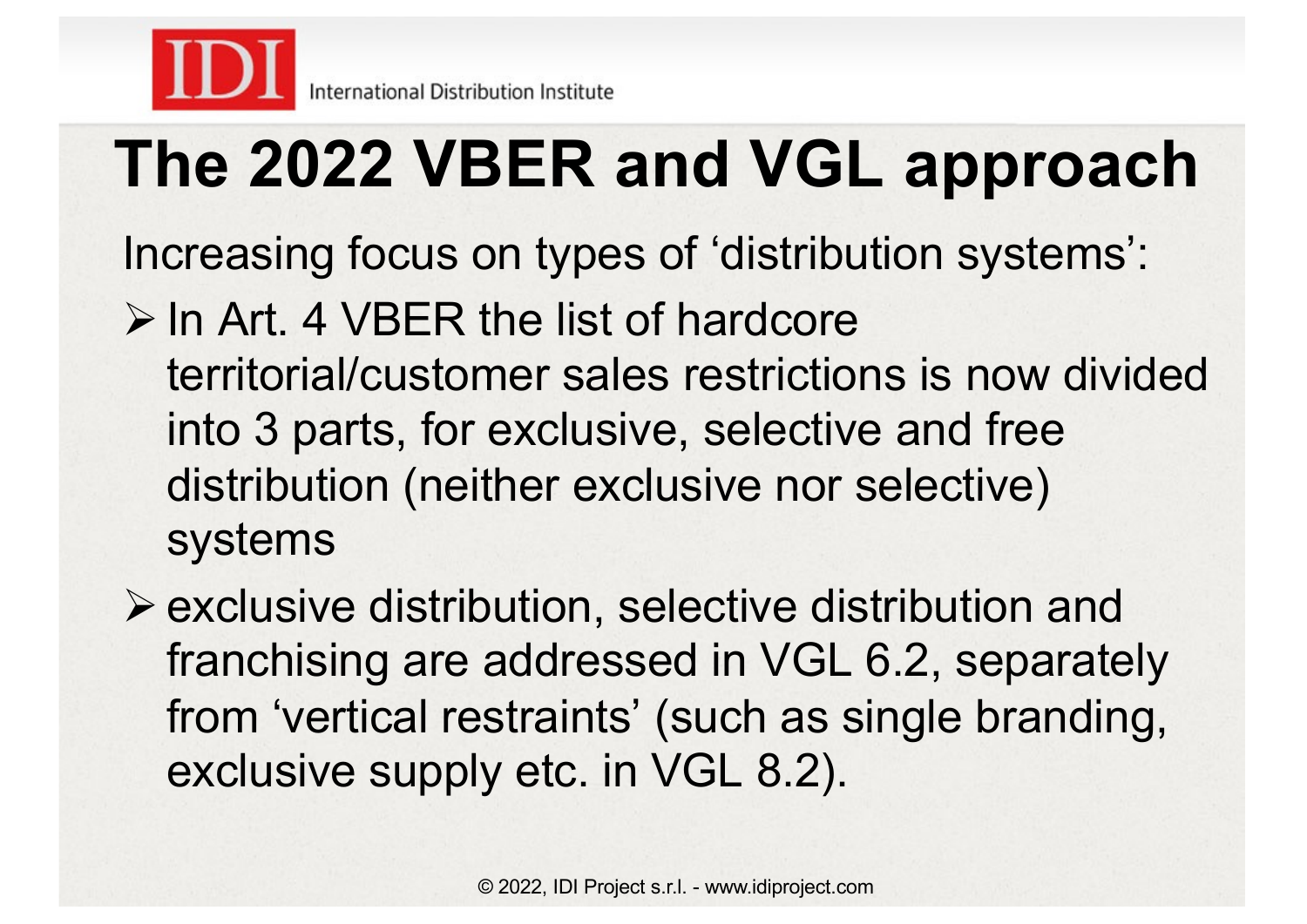

# **Exclusive distribution**

- $\triangleright$  significant changes in the VBER to provide more flexibility and broaden the possibility to grant protection from active sales:
- **Example 1** definition of exclusive distribution
- (i) shared exclusivity
- (ii) passing-on of active sales restrictions
- (iii) codified definition of 'active sales'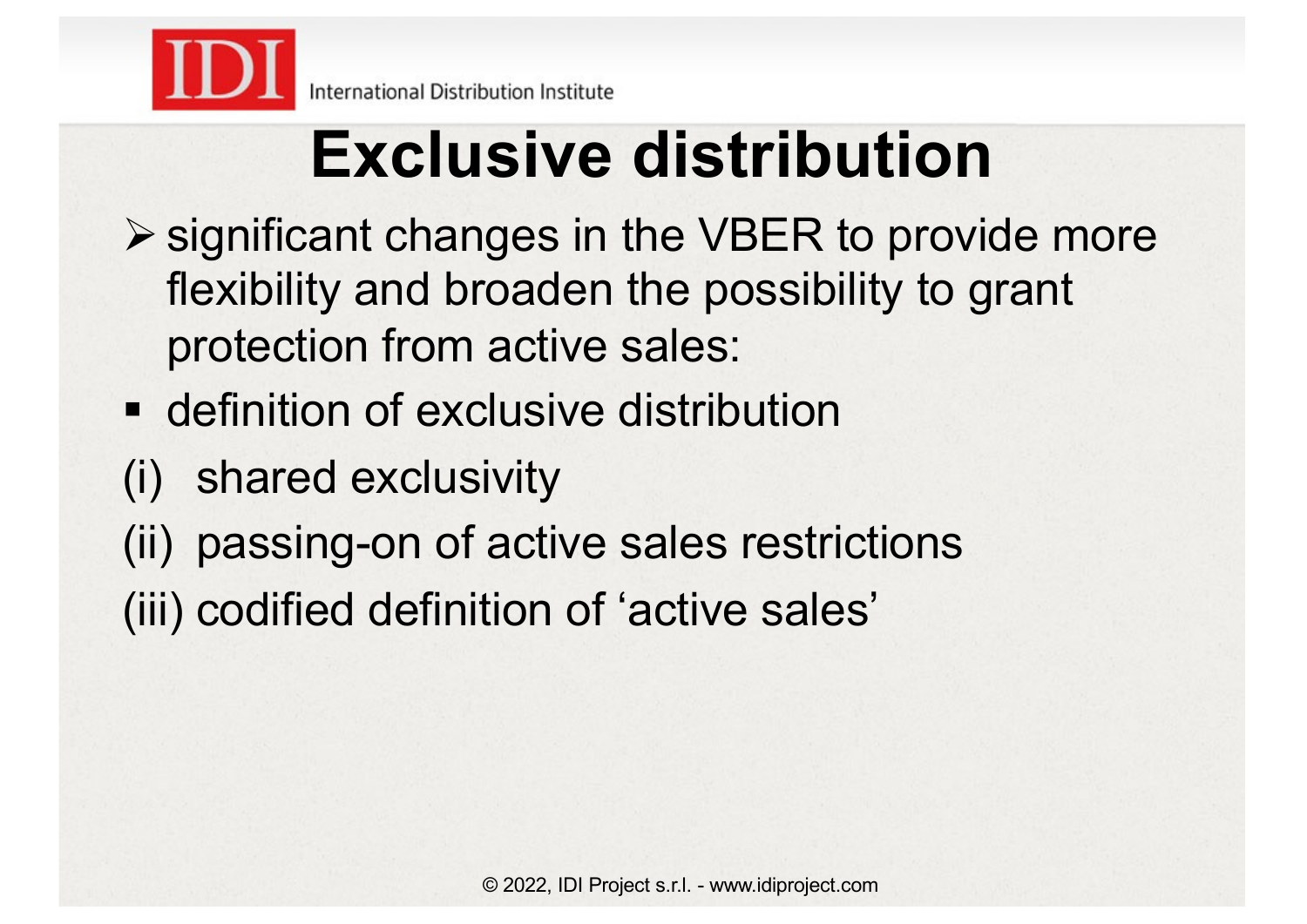

# **Exclusive distribution**

- ! **definition** of 'exclusive distribution system' for the purposes of the VBER [art. 1(1), lett. h)]: "a distribution system where the supplier allocates territories or groups of customers exclusively to itself or to a maximum of five buyers and restricts all its other buyers from actively selling into the exclusive territory or to the exclusive customer group".
- => the **parallel imposition of active sales restrictions** on all buyers is part of the notion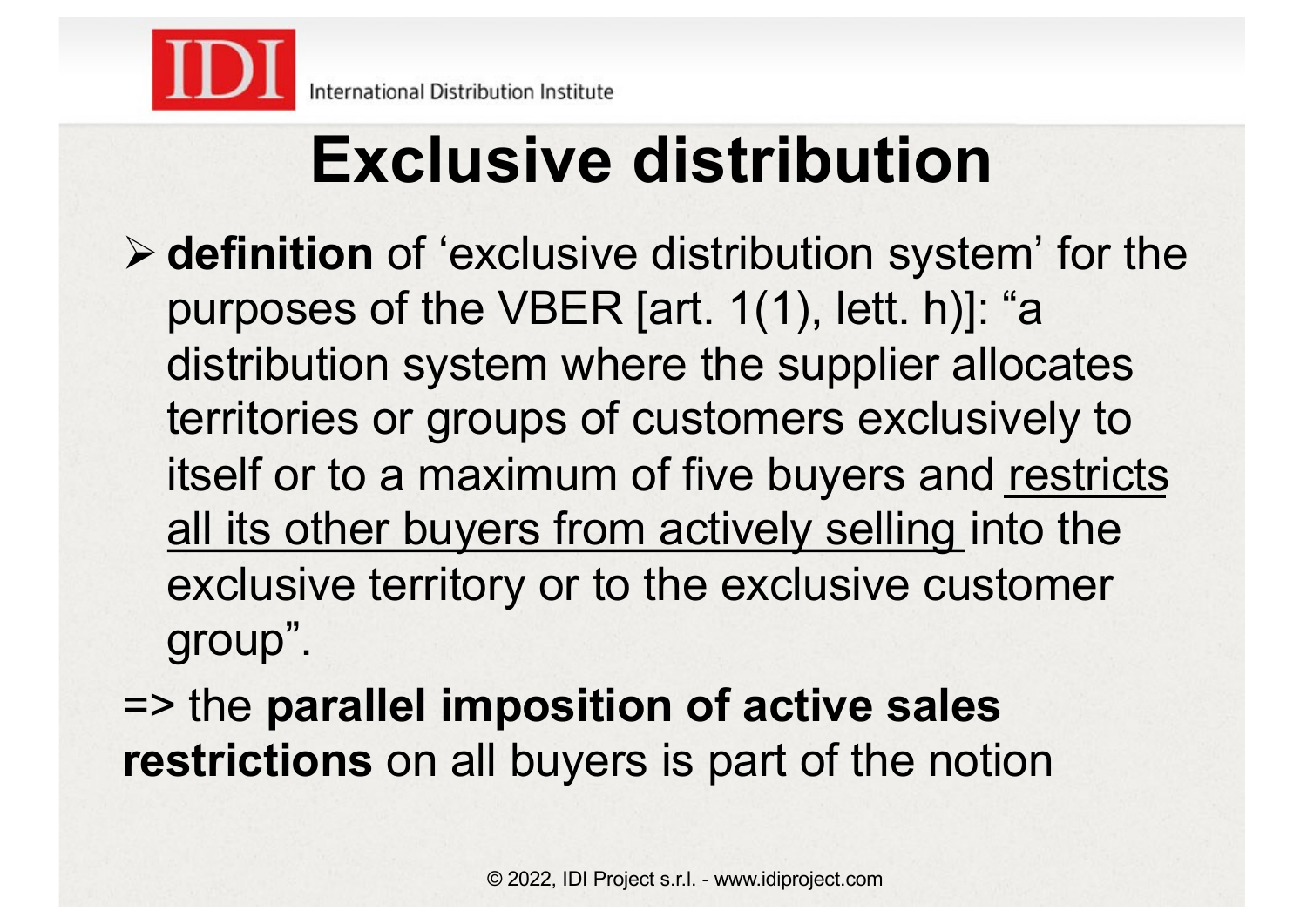

# **(i) Shared exclusivity**

- $\triangleright$  the supplier may 'exclusively' allocate a territory or a customer group to a maximum of five distributors
- $\checkmark$  all the appointed distributors enjoy protection from active sales
- $\checkmark$  active and passive sales by these distributors within the exclusive territory cannot be restricted
- $\triangleright$  more flexibility, no need to artificially split territories to obtain protection against active sales
- $\triangleright$  fixed ceiling (up to 5) to provide legal certainty on the scope of application of the VBER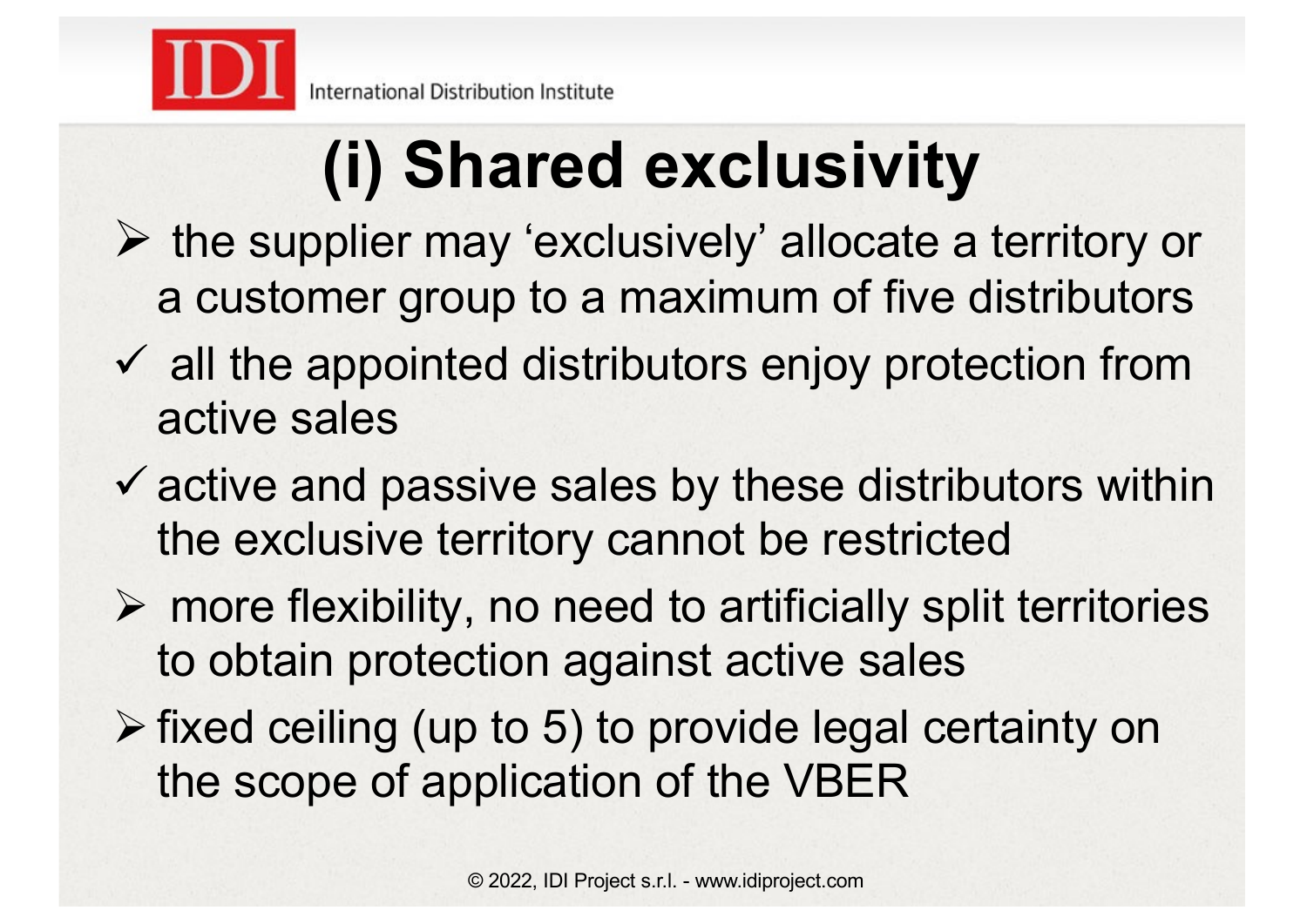

### **(ii) Passing-on of active sales restrictions**

- $\triangleright$  pursuant to the new Art. 4, suppliers may require their buyers to pass-on the active sales restriction, i.e. to prevent their direct customers from actively selling into exclusive territories or to exclusive customer groups
- $\checkmark$  strenghtened protection to avoid the risk of circumvention of the active sales restrictions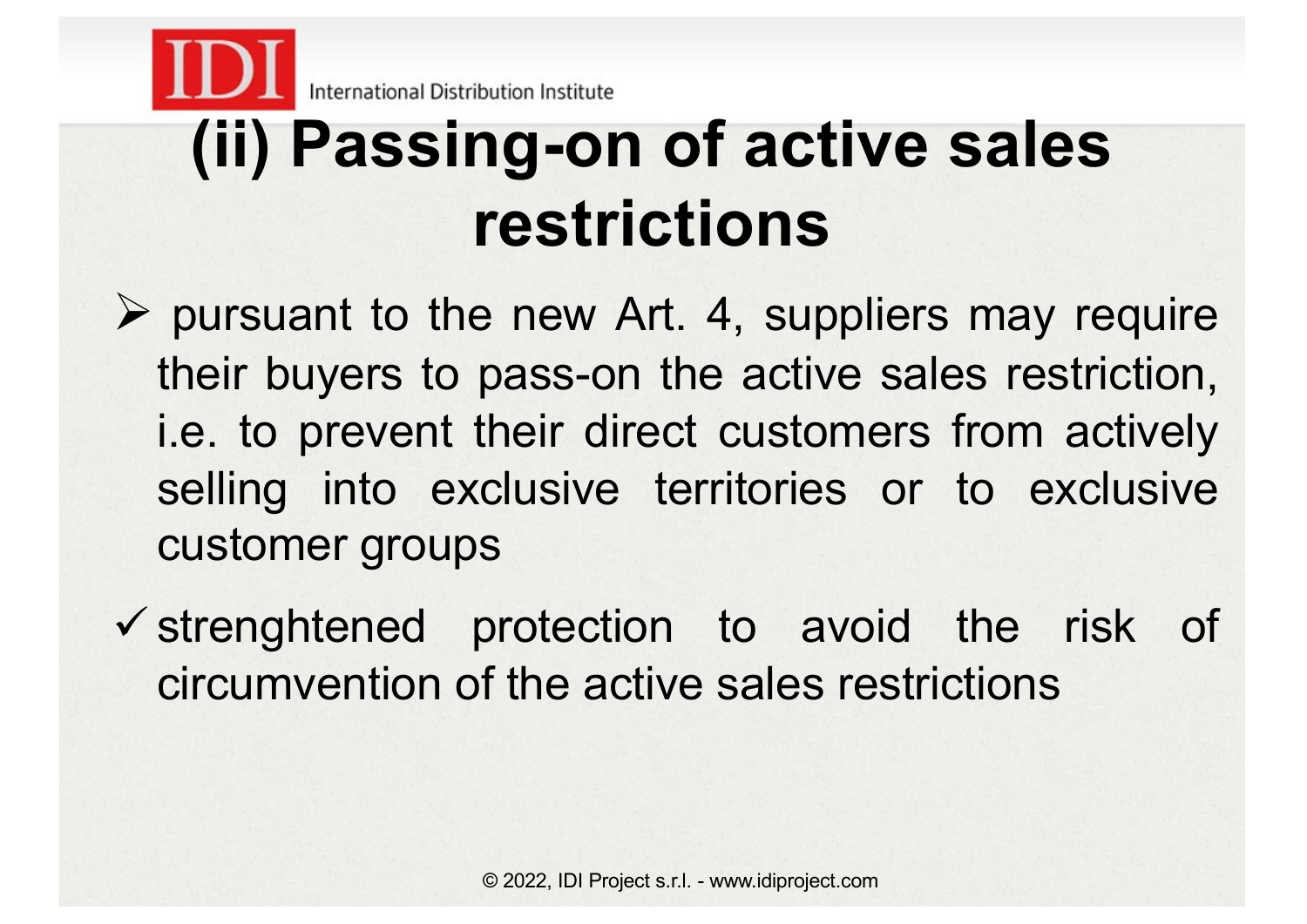

# **(ii) Passing-on of active sales restrictions**

- $\triangleright$  only direct customers the supplier may not require its buyers to pass on the active sales restriction to customers further down the distribution chain
- $\checkmark$  reference to structured distribution networks/ longterm distribution agreements removed from the final text => applicable to any purchase? The issue is how to enforce the prohibition depending on the relationship with the customer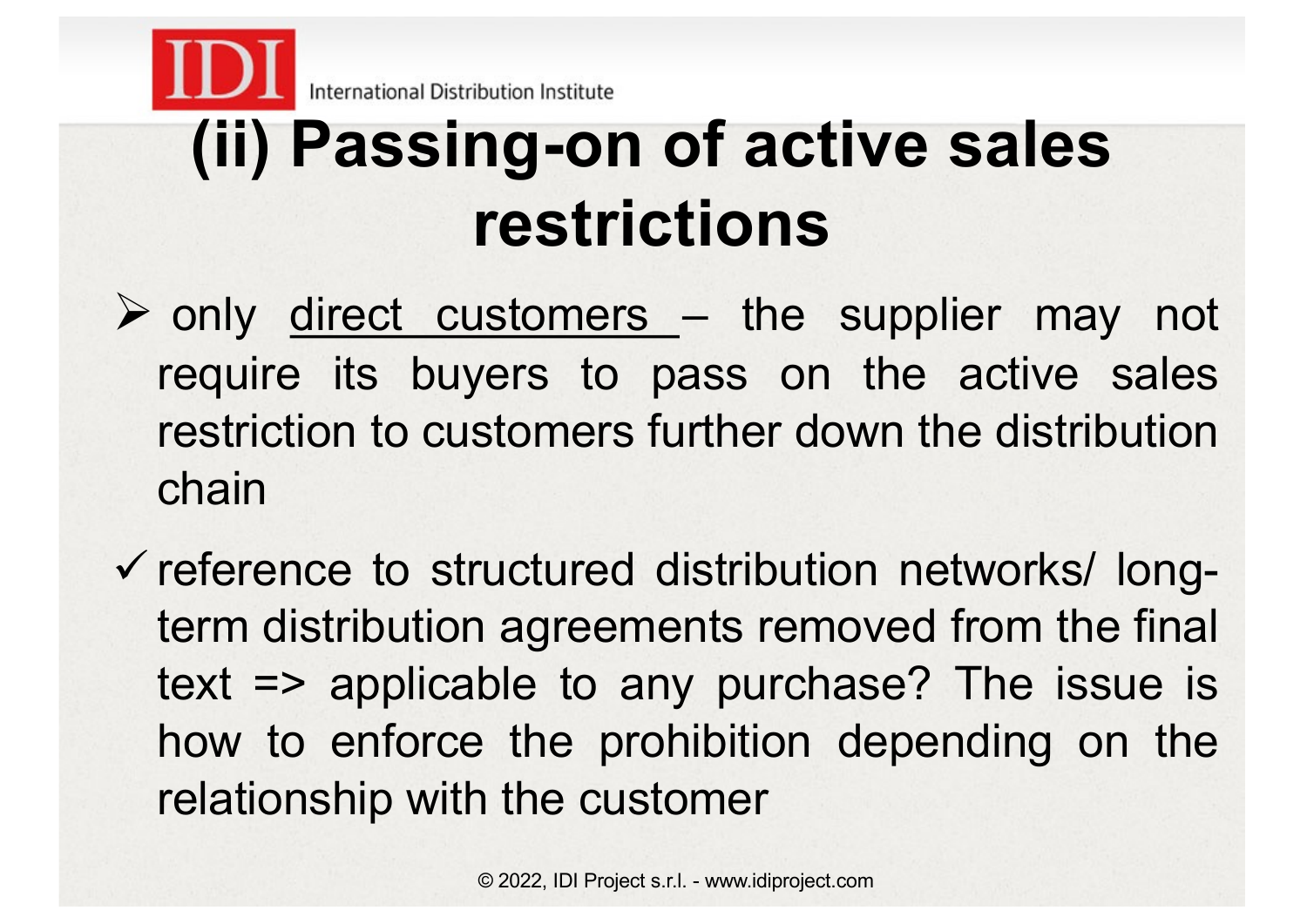

## **(iii) Definition of active sales**

- $\triangleright$  now included in the VBER [art. 1(1)(l)] codified notion legally binding for NCAs and national courts to ensure a more harmonized application
- $\triangleright$  some clarification on what amounts to active selling, for example operating a website with toplevel domain or language option corresponding to particular territories different from the one in which the seller is established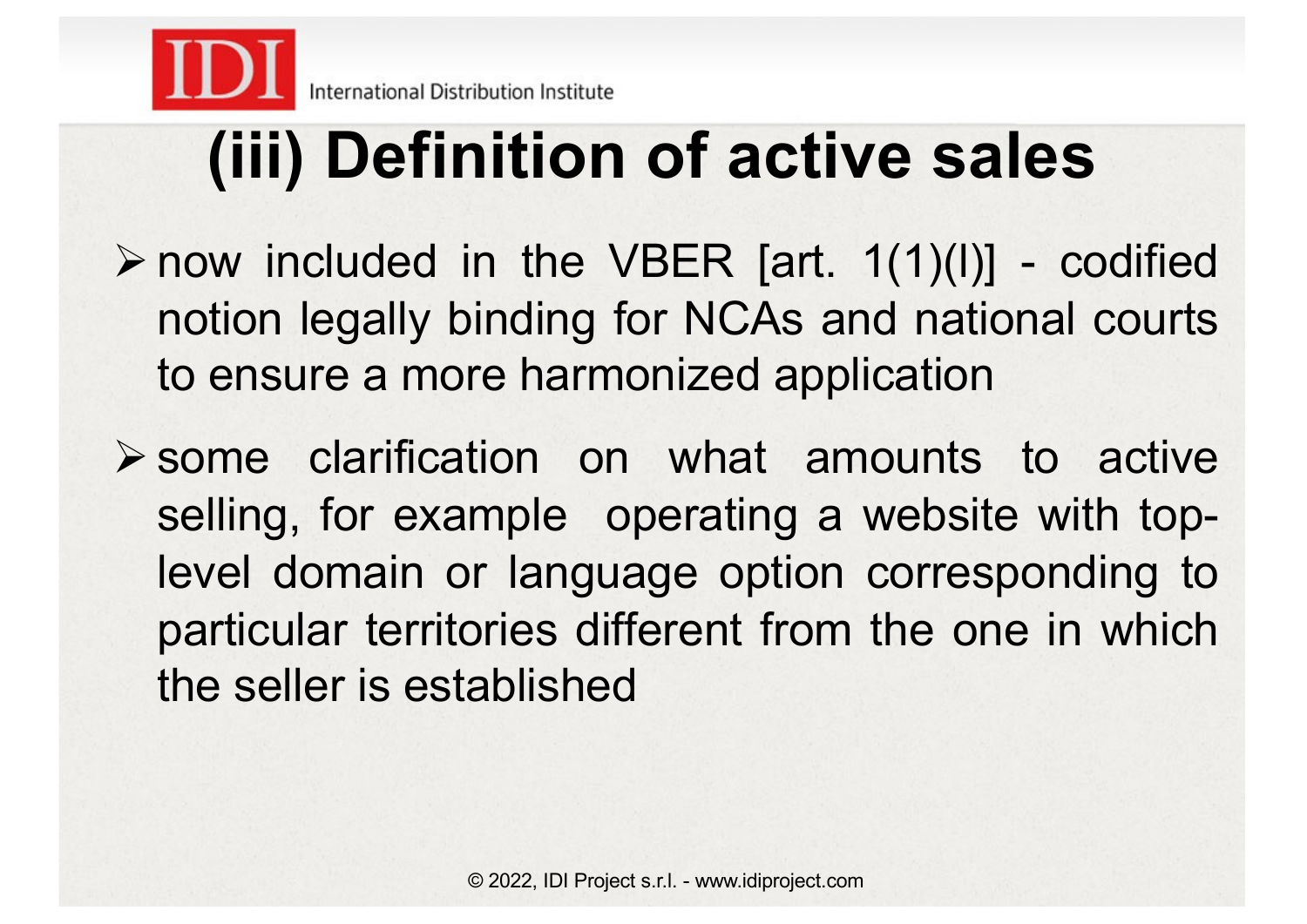

# **Selective distribution**

- $\triangleright$  the approach has been maintained whereby selective distribution agreements are **block exempted** provided they do not contain hardcore restrictions and the market shares are below 30%, regardless of the nature of the product, of the nature of the selection criteria and of whether the selection criteria are published
- $\checkmark$  not intrinsically restrictive of competition focus on the impact on the market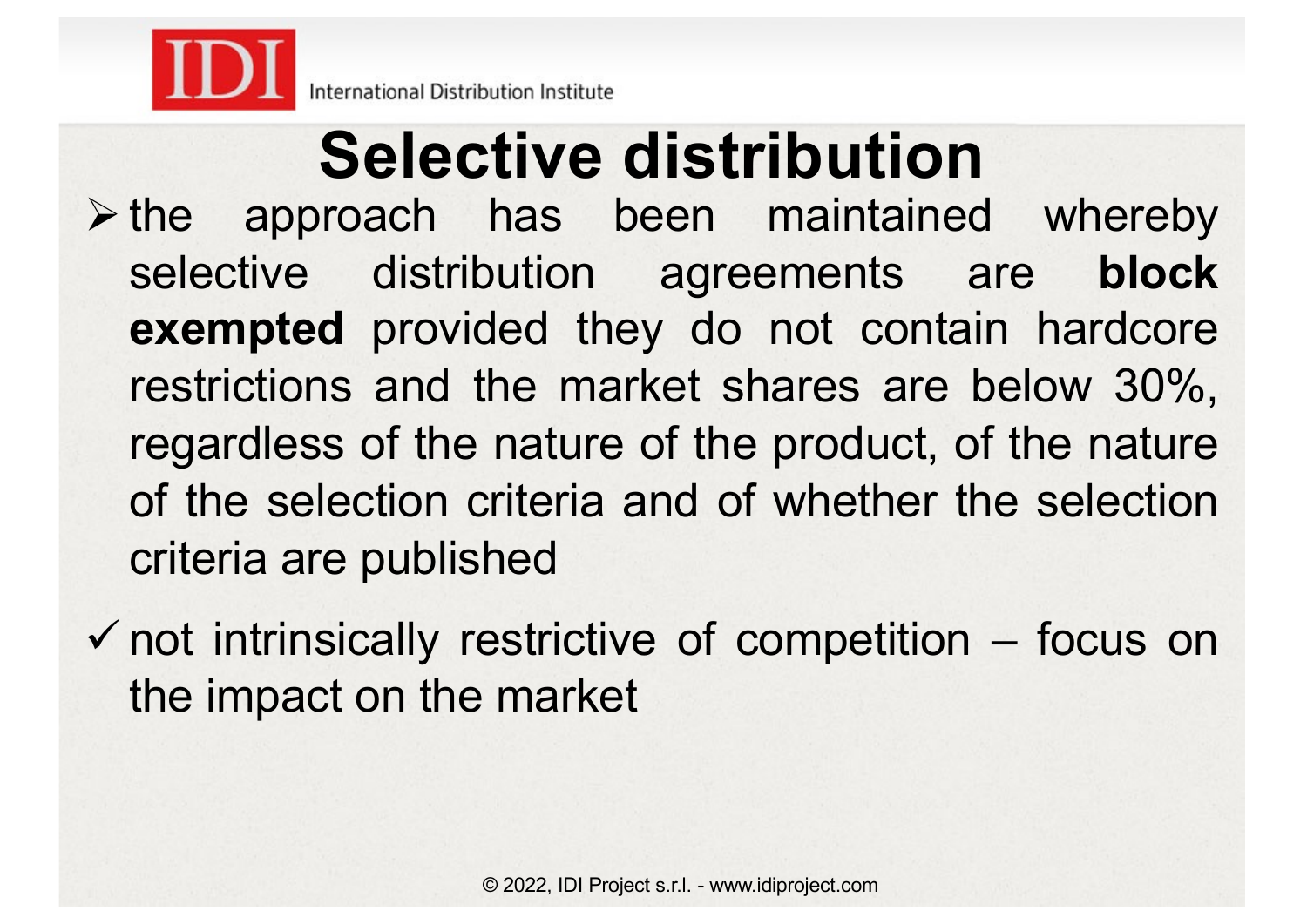

# **Enhanced protection**

i. new Article 4 allows suppliers to prohibit buyers from selling to unauthorized distributors located in a territory where the supplier operates a selective distribution system, regardless of whether those buyers are located inside or outside that territory

ii. the supplier can require its buyers to impose the same prohibition on their direct and indirect customers (passing-on)

 $\checkmark$  less room for strategic conduct aimed at circumventing the selective distribution system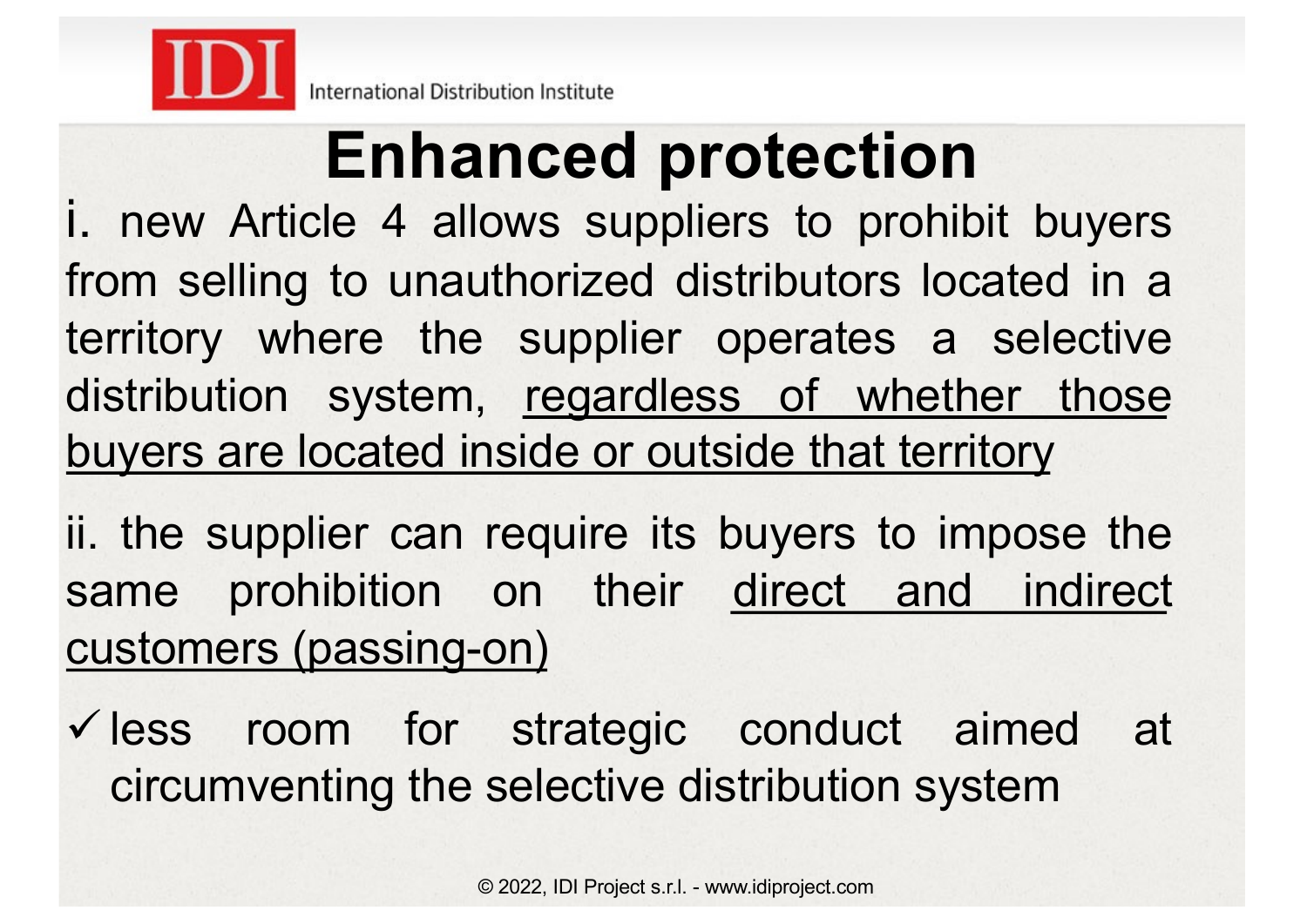

#### **Combination of selective and exclusive distribution**

 $\triangleright$  combination of exclusive and selective distribution in the same territory still not block exempted (§236 VGL), notwithstanding requests for a more flexible approach to the combination of exclusive distribution at the wholesale level and selective distribution at the retail level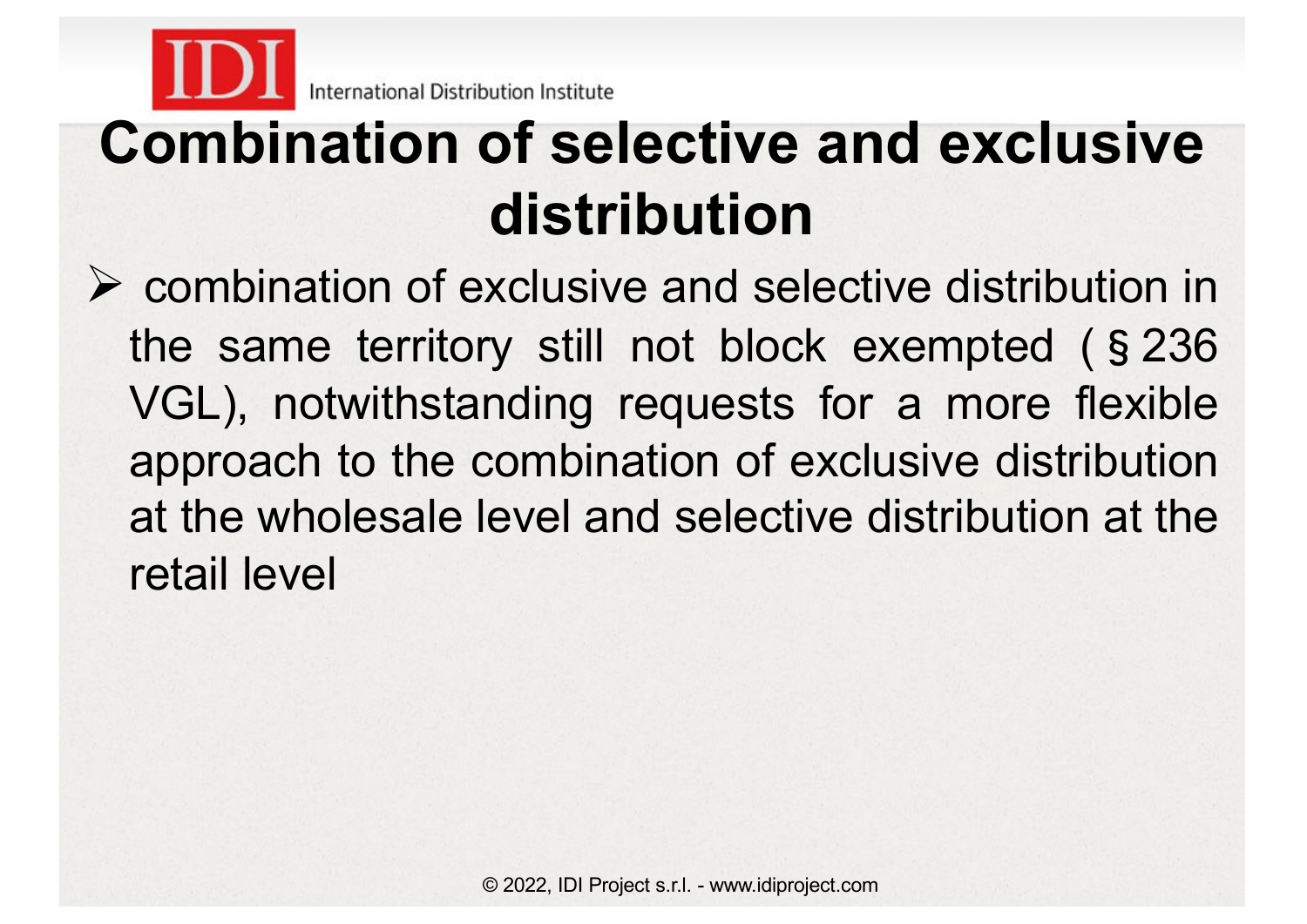

### **Combination of selective and exclusive distribution**

- $\checkmark$  the Commission has not changed its approach (cfr. Guess)
- $\checkmark$  the system (wholesalers and retailers) is considered as a whole: the approach does not allow the combination of restrictions of sales to unauthorized distributors and restrictions of active sales, even at the wholesale level